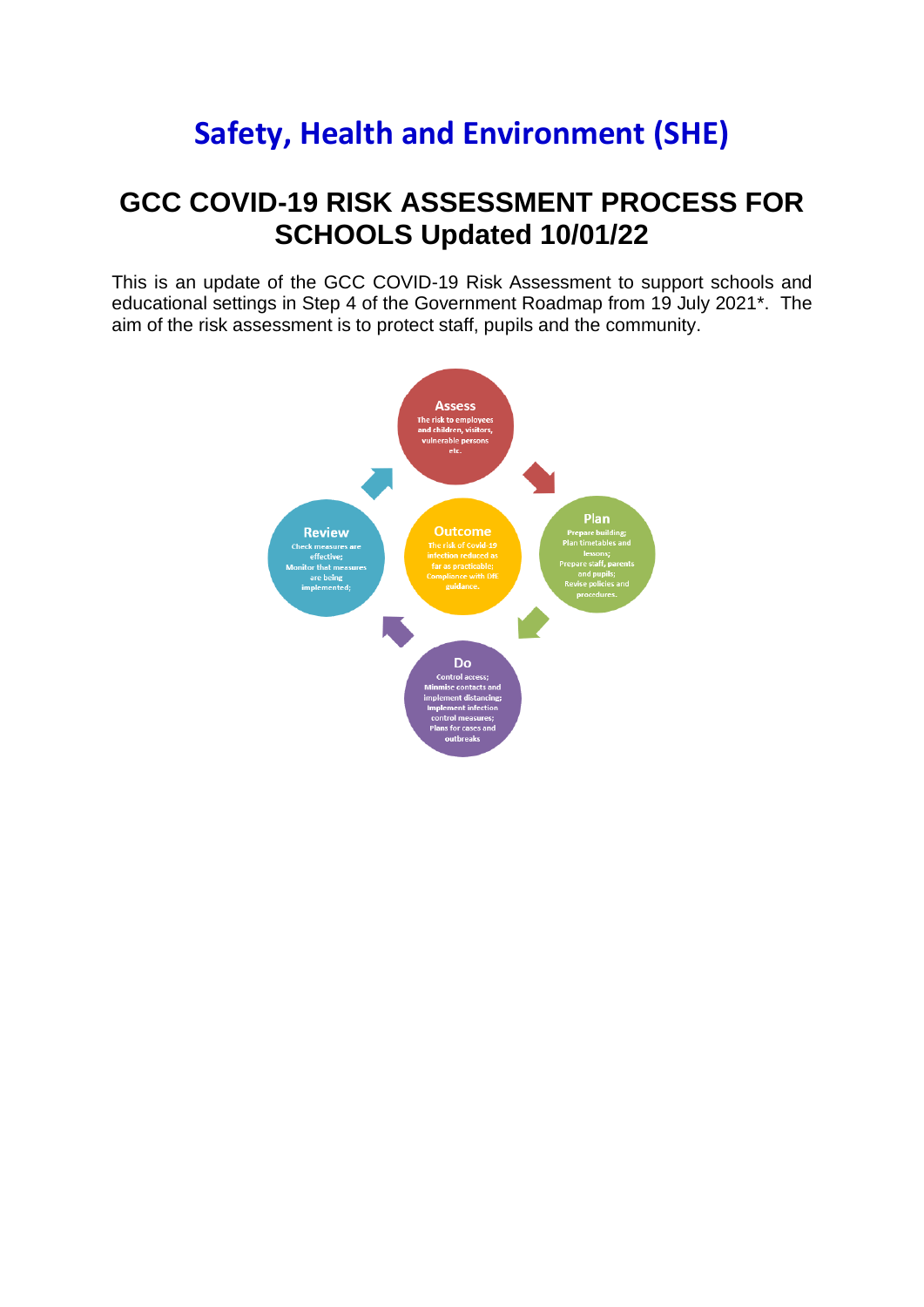| <b>Hazards</b>                                              | Who is at<br>risk?                                                                                                                | What are you already doing?                                                                                                                                                                                                                                                                                                                                                                                                                                                                                                                                                                                                                                                                                                                                                                                                                                                                                                                                                                                            | $\mathsf{ls}$<br>enough<br>to<br>manage<br>the<br>risks? | <b>What further</b><br>action is<br>necessary?                                                                                                                                                                                                                                                      | Action by whom?                   | <b>Action</b><br>by<br>when? |
|-------------------------------------------------------------|-----------------------------------------------------------------------------------------------------------------------------------|------------------------------------------------------------------------------------------------------------------------------------------------------------------------------------------------------------------------------------------------------------------------------------------------------------------------------------------------------------------------------------------------------------------------------------------------------------------------------------------------------------------------------------------------------------------------------------------------------------------------------------------------------------------------------------------------------------------------------------------------------------------------------------------------------------------------------------------------------------------------------------------------------------------------------------------------------------------------------------------------------------------------|----------------------------------------------------------|-----------------------------------------------------------------------------------------------------------------------------------------------------------------------------------------------------------------------------------------------------------------------------------------------------|-----------------------------------|------------------------------|
| <b>Rise in</b><br>infections in<br>locality                 | Employees<br>Pupils<br>Young<br>People<br>Families<br>Contractors<br><b>Visitors</b><br><b>Members</b><br>of the<br>public        | No whole school assemblies.<br>$\bullet$<br>Lunch time eating-separation of classes within hall.<br>$\bullet$<br>Classes to line up in playground at start of day.<br>$\bullet$<br>Lunchtime-classes kept separate within each sitting.<br>$\bullet$<br><b>Teams Parents evenings.</b><br><b>Teams Phonics meetings.</b><br>$\bullet$<br><b>Playtime bubbles for classes</b><br>$\bullet$                                                                                                                                                                                                                                                                                                                                                                                                                                                                                                                                                                                                                              | Y                                                        | Continue to<br>monitor and<br>assess.                                                                                                                                                                                                                                                               | <b>Head Teacher</b><br><b>CTS</b> | 10/12/21<br>and<br>ongoing.  |
| Person<br>showing<br>symptoms or<br>positive test<br>result | Employees<br>Pupils<br>Young<br>People<br><b>Families</b><br>Contractors<br><b>Visitors</b><br><b>Members</b><br>of the<br>public | Confirmed cases of the Omicrom variant of COVID<br>$\bullet$<br>19 MUST self-isolate. A positive lateral flow<br>indicates a confirmed case.<br>Someone testing positive can leave isolation after<br>$\bullet$<br>day 7 if they get a negative LFT on day 6 and day 7.<br>Tests must be 24 hrs apart. If either test is positive,<br>they must continue to isolate until they take 2<br>negative LFTs 24 hours apart or have completed<br>the full 10 days of isolation.<br>Day 1 of isolation is counted as the day after your<br>$\bullet$<br>symptoms started-but you must isolate from the<br>moment you have a positive LFT.<br>Refer to GCC COVID Response Checklist and<br>$\bullet$<br>public health advice on testing, self-isolation and<br>managing confirmed cases of COVID-19.<br>Regular communications that persons are not to<br>$\bullet$<br>come into school if they have symptoms, have had<br>a positive test result by LFT or PCR (or other<br>reasons requiring them to stay at home due to the | Y                                                        | <b>Test and trace</b><br>or Local<br><b>Health</b><br><b>Protection</b><br>teams will<br>contact close<br>contacts<br>directly.<br><b>School is not</b><br>expected to<br>undertake<br>contact tracing<br>except in<br>exceptional<br>circumstances.<br>Continue to<br>support and<br>encourage the | <b>Head Teacher</b>               | 10/12/21<br>and<br>ongoing   |

## **COVID-19 Risk Assessment for Schools & Educational Settings**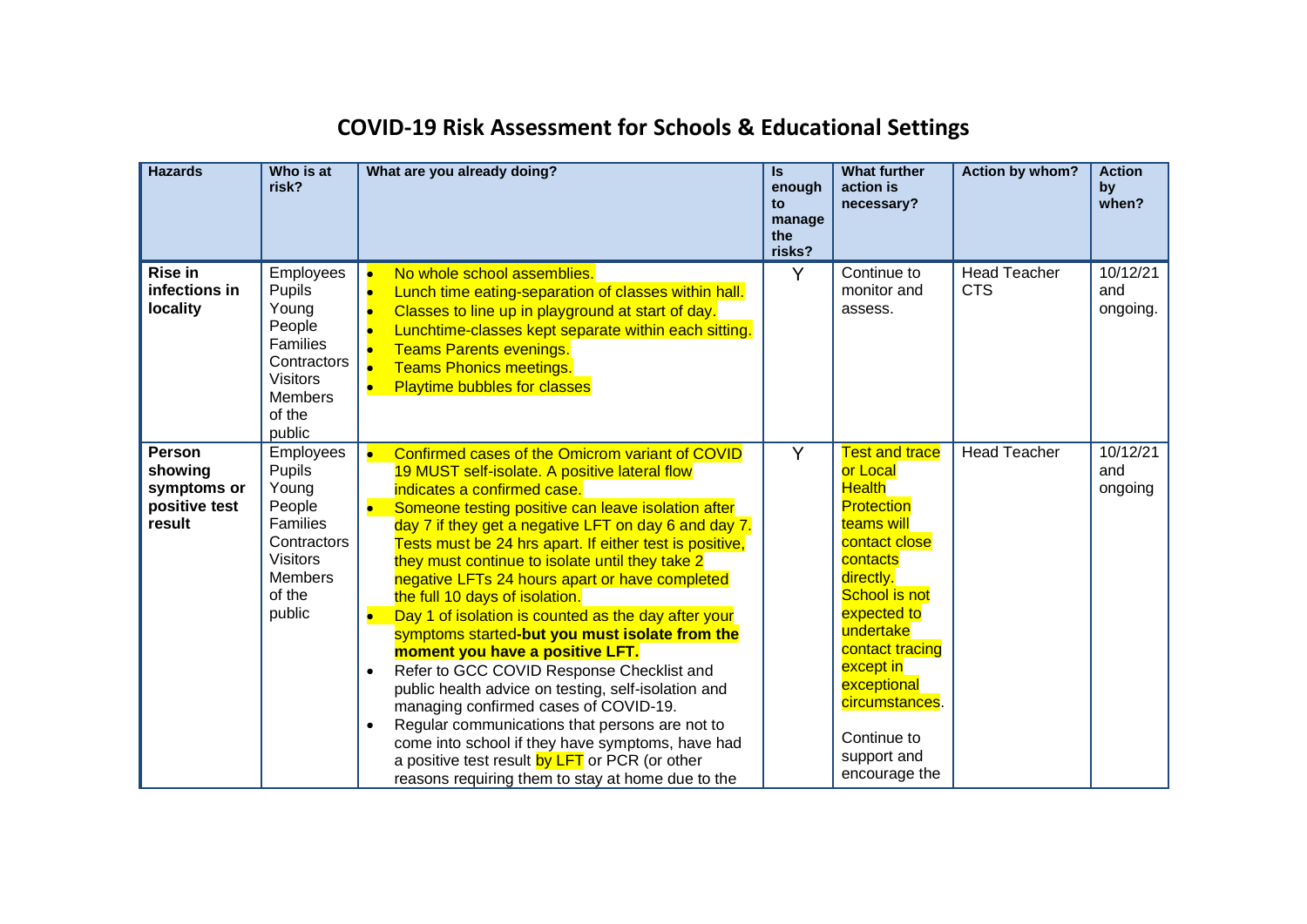|                 |               |           | risk of them passing on COVID-19 (e.g. they are           |   | use of home      |             |          |
|-----------------|---------------|-----------|-----------------------------------------------------------|---|------------------|-------------|----------|
|                 |               |           | required to quarantine).                                  |   | testing by staff |             |          |
|                 |               | $\bullet$ | If anyone in your school develops COVID-19                |   |                  |             |          |
|                 |               |           | symptoms they will be sent home.                          |   |                  |             |          |
|                 |               | $\bullet$ | An unwell child awaiting collection will be isolated in   |   |                  |             |          |
|                 |               |           | the sunny room with adult supervision (depending          |   | Consider         |             |          |
|                 |               |           | on age and needs of the child).                           |   | reintroducing    |             |          |
|                 |               | $\bullet$ | Staff caring for a child awaiting collection to keep a    |   | face coverings   |             |          |
|                 |               |           | distance of 2 metres.                                     |   | and bubbles      |             |          |
|                 |               | $\bullet$ | PPE to be worn by staff caring for the child,             |   | temporarily      |             |          |
|                 |               |           | including:                                                |   |                  |             |          |
|                 |               |           | a face mask worn if a distance of 2 metres<br>$\circ$     |   |                  |             |          |
|                 |               |           | cannot be maintained.                                     |   |                  |             |          |
|                 |               |           | if contact is necessary, then gloves, an<br>$\circ$       |   | Attendance       |             |          |
|                 |               |           | apron and a face mask should be worn                      |   | restriction will |             |          |
|                 |               |           | eye protection where there is a risk of fluids<br>$\circ$ |   | only be          |             |          |
|                 |               |           | entering the eye, for example, from                       |   | recommended      |             |          |
|                 |               |           | coughing, spitting or vomiting.                           |   | by the           |             |          |
|                 |               | $\bullet$ | Staff to wash their hands after caring for a child with   |   | government as    |             |          |
|                 |               |           | symptoms.                                                 |   | a last resort.   |             |          |
|                 |               | $\bullet$ | All areas where a person with symptoms has been           |   |                  |             |          |
|                 |               |           | to be cleaned after they have left.                       |   |                  |             |          |
|                 |               | $\bullet$ | If there are more than two positive tests, the            |   |                  |             |          |
|                 |               |           | school's outbreak management plan will be initiated.      |   |                  |             |          |
|                 |               | $\bullet$ | School has sufficient supplies of PPE, face               |   |                  |             |          |
|                 |               |           | coverings, cleaning materials and hand                    |   |                  |             |          |
|                 |               |           | washing/sanitising liquids.                               |   |                  |             |          |
|                 |               | $\bullet$ | Update staff, pupils, stakeholders and visitors on        |   |                  |             |          |
|                 |               |           | changes in practice - Step 4 measures.                    |   |                  |             |          |
|                 |               | $\bullet$ | If a parent/carer insists on a pupil attending your       |   |                  |             |          |
|                 |               |           | school with symptoms, Head teacher may refuse             |   |                  |             |          |
|                 |               |           | the pupil if, in their reasonable judgement, it is        |   |                  |             |          |
|                 |               |           | necessary to protect other pupils and staff from          |   |                  |             |          |
|                 |               |           | possible infection with COVID-19.                         |   |                  |             |          |
| Poor            | Employees     | $\bullet$ | COVID-19 posters/ signage displayed.                      | Y | Monitoring and   | Office (CB) | 10/12/21 |
| <b>Personal</b> | <b>Pupils</b> | $\bullet$ | Frequent and thorough hand cleaning is regular            |   | supervision by   |             | and      |
| <b>Hygiene</b>  | Young         |           | practice.                                                 |   | SLT to ensure    |             | ongoing  |
|                 | People        |           |                                                           |   | people are       |             |          |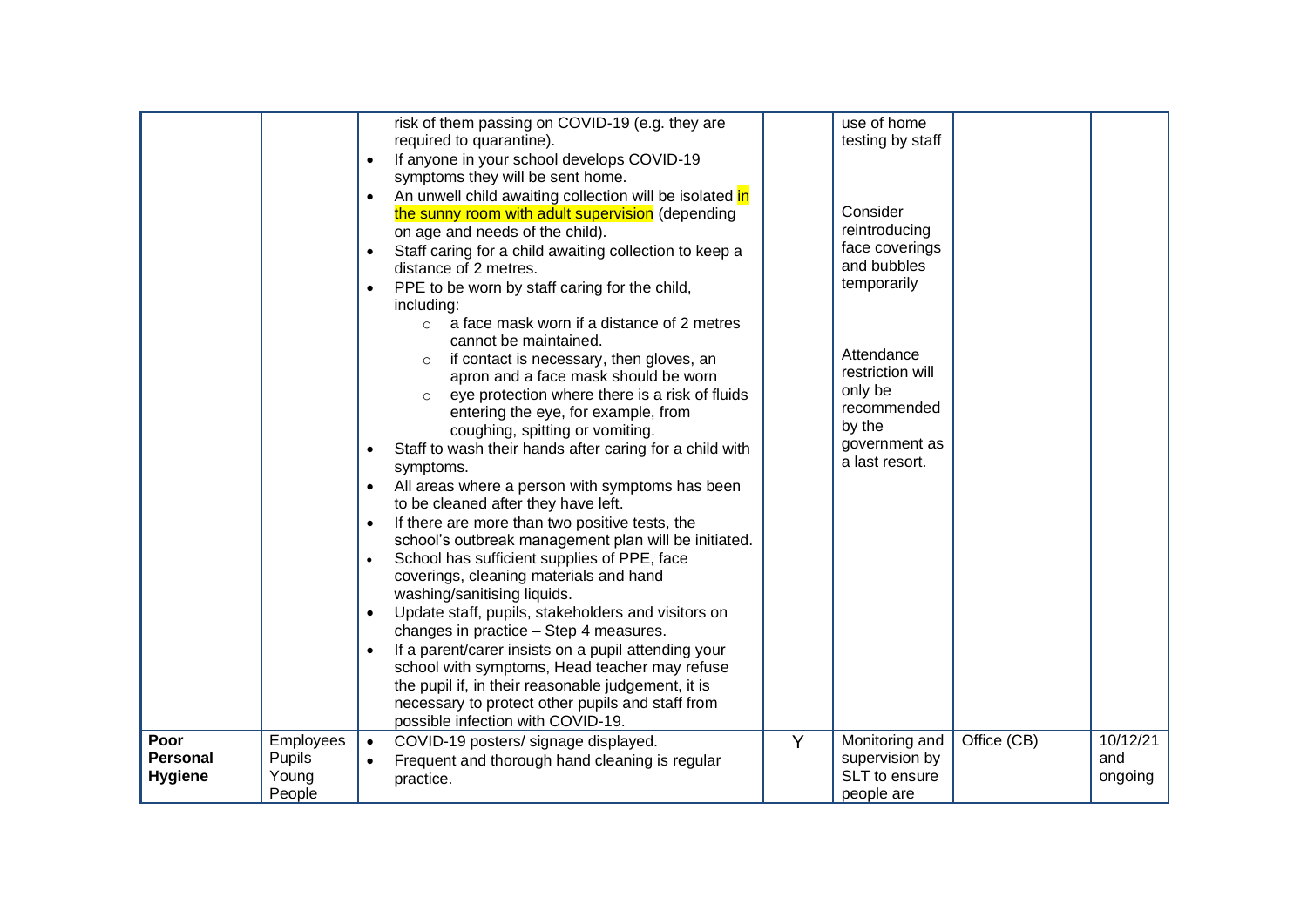|                                                                                                       | Families<br>Contractors<br><b>Visitors</b><br><b>Members</b><br>of the<br>public                                           | Pupils and staff to clean their hands when they<br>arrive at school, when they return from breaks,<br>when they change rooms and before and after<br>eating.<br>Sufficient handwashing facilities are available.<br>$\bullet$<br>Where there is no sink, hand sanitiser provided in<br>$\bullet$<br>classrooms.<br>Skin friendly skin cleaning wipes used as an<br>$\bullet$<br>alternative to hand washing or sanitiser.<br>Staff help is available for pupils who have trouble<br>$\bullet$<br>cleaning their hands independently (e.g. small<br>children and pupils with complex needs).<br>Use resources such as "e-bug" to teach effective<br>$\bullet$<br>hand hygiene etc.<br>Adults and pupils are encouraged not to touch their<br>mouth, eyes and nose.<br>Adults and pupils encouraged to use a tissue to<br>cough or sneeze and use bins for tissue waste<br>('catch it, bin it, kill it').<br>Tissues to be provided.<br>$\bullet$<br>Bins for tissues provided and are emptied<br>$\bullet$<br>throughout the day. |   | following any<br>controls in<br>place,<br>including<br>enhanced<br>cleaning.                                                                                                                                                          | <b>Teachers</b>           |                            |
|-------------------------------------------------------------------------------------------------------|----------------------------------------------------------------------------------------------------------------------------|----------------------------------------------------------------------------------------------------------------------------------------------------------------------------------------------------------------------------------------------------------------------------------------------------------------------------------------------------------------------------------------------------------------------------------------------------------------------------------------------------------------------------------------------------------------------------------------------------------------------------------------------------------------------------------------------------------------------------------------------------------------------------------------------------------------------------------------------------------------------------------------------------------------------------------------------------------------------------------------------------------------------------------|---|---------------------------------------------------------------------------------------------------------------------------------------------------------------------------------------------------------------------------------------|---------------------------|----------------------------|
| <b>Spreading</b><br>coronavirus<br>from contact<br>with surfaces,<br>equipment<br>and<br>workstations | Employees<br>Pupils<br>Young<br>People<br>Families<br>Contractors<br><b>Visitors</b><br><b>Members</b><br>of the<br>public | Reduced clutter and removing difficult to clean items<br>$\bullet$<br>to make cleaning easier.<br>Cleaning using standard cleaning products such as<br>$\bullet$<br>detergents and bleach, paying attention to all<br>surfaces but especially ones that are touched<br>frequently, such as door handles, light switches,<br>work surfaces, remote controls and electronic<br>devices.<br>Surfaces that are frequently touched and by many<br>$\bullet$<br>people in common areas to be cleaned twice a day.<br>Avoid sharing work equipment by allocating it on a<br>$\bullet$<br>personal basis or put cleaning regimes in place to<br>clean between each user. Identify where you can<br>reduce people touching surfaces, for example by<br>leaving doors open (except fire doors)                                                                                                                                                                                                                                             | Y | Monitoring and<br>supervision to<br>ensure people<br>are following<br>controls, for<br>example by<br>implementing<br>cleaning<br>regimes.<br>Continue to<br>provide<br>instruction and<br>training to<br>people who<br>need to clean. | SLT and SBM<br><b>SBM</b> | 10/12/21<br>and<br>ongoing |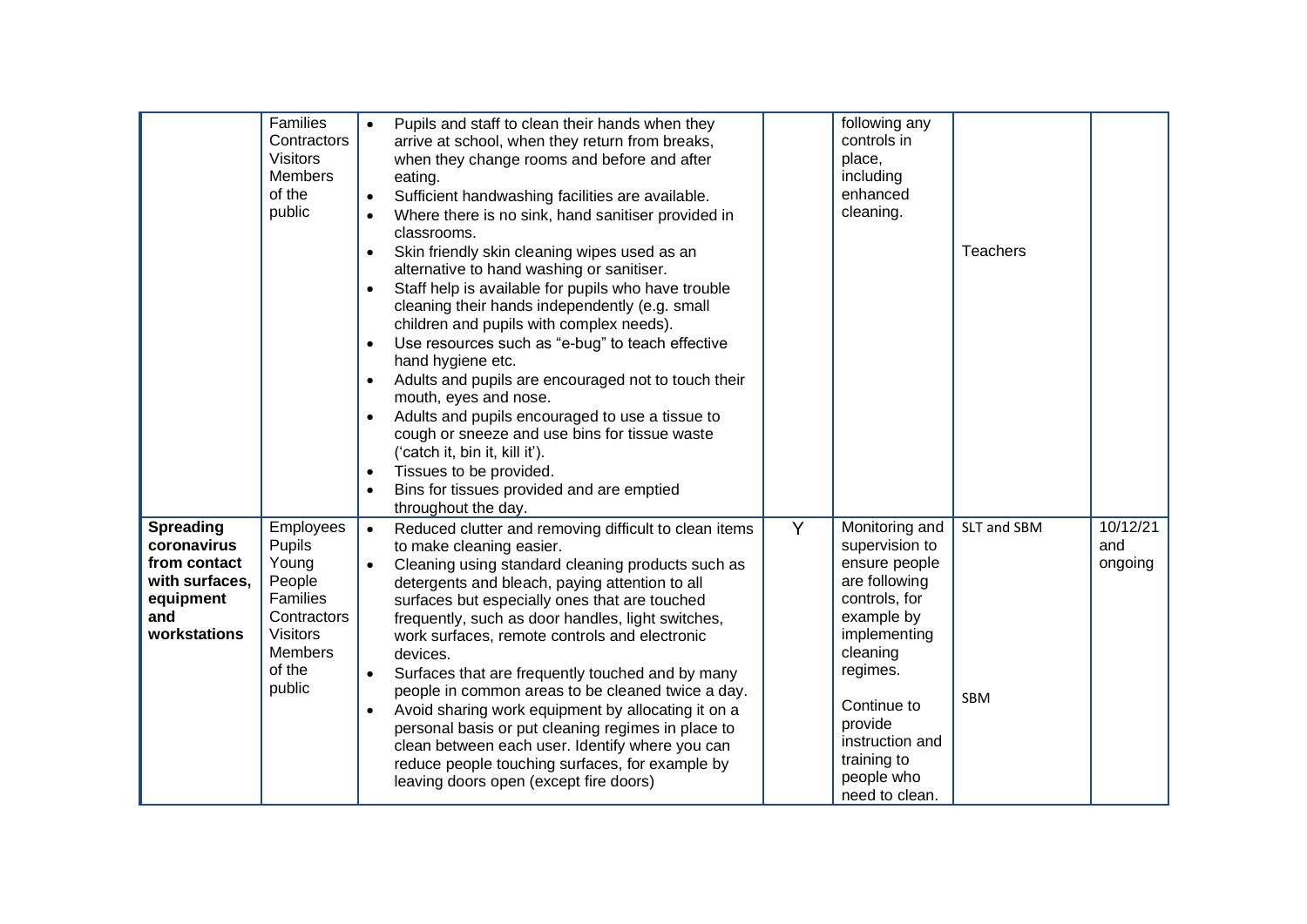|                                                                                             |                                                                                                                            | $\bullet$<br>$\bullet$<br>$\bullet$<br>$\bullet$<br>$\bullet$              | Keep surfaces clear to make it easier to clean and<br>reduce the likelihood of contaminating objects.<br>Provide more bins and empty them more often.<br>Toilets and communal areas to be cleaned<br>regularly.<br>Sanitising spray and paper towels to be provided in<br>classrooms for use by members of staff.<br>Thorough cleaning of rooms at the end of the day.                                                                                                                                                                                                                                                                                                                                                                                                                                                                                                                                                                                  |                | Include<br>information on<br>the products<br>and<br>precautions<br>they need to<br>follow and the<br>areas they<br>need to clean | <b>SBM</b>                               |                            |
|---------------------------------------------------------------------------------------------|----------------------------------------------------------------------------------------------------------------------------|----------------------------------------------------------------------------|---------------------------------------------------------------------------------------------------------------------------------------------------------------------------------------------------------------------------------------------------------------------------------------------------------------------------------------------------------------------------------------------------------------------------------------------------------------------------------------------------------------------------------------------------------------------------------------------------------------------------------------------------------------------------------------------------------------------------------------------------------------------------------------------------------------------------------------------------------------------------------------------------------------------------------------------------------|----------------|----------------------------------------------------------------------------------------------------------------------------------|------------------------------------------|----------------------------|
| <b>Poorly</b><br>ventilated<br>spaces<br>leading to<br>risks of<br>coronavirus<br>spreading | Employees<br>Pupils<br>Young<br>People<br>Families<br>Contractors<br><b>Visitors</b><br><b>Members</b><br>of the<br>public | $\bullet$<br>$\bullet$<br>$\bullet$<br>$\bullet$<br>$\bullet$<br>$\bullet$ | Heating used as necessary to ensure comfort levels<br>are maintained when the building is occupied.<br>Keep windows open wide enough to provide some<br>natural background ventilation and open internal<br>doors to increase air flow.<br>Open windows fully when rooms are unoccupied for<br>longer periods to purge the air (e.g. lunch times and<br>before and after school).<br>Action taken to prevent occupants being exposed to<br>draughts. For example, partially open high-level<br>windows as oppose to low-level windows, close<br>external doors and arrange the furniture if<br>appropriate and possible.<br>Occupants encouraged to wear additional, suitable<br>indoor clothing. (If they have to wear coats, scarves<br>and other outdoor clothing the room would be<br>considered too cold and the above steps must be<br>considered).<br>Ensure staff meetings and insets are in rooms with<br>suitable and sufficient ventilation. | $\overline{Y}$ | Identify any<br>poorly<br>ventilated<br>spaces take<br>steps to<br>improve fresh<br>air flow in<br>these areas.                  | Teachers/TAs<br>Head<br>Teacher/teachers |                            |
| <b>Increased</b><br>risk of<br>infection and<br>complications<br>for workers<br>who are     | Employees<br>Pupils<br>Young<br>People<br>Families<br>Contractors                                                          | $\bullet$                                                                  | Identify who in the work force could be clinically<br>extremely vulnerable and refer to government<br>guidance and HSE and PHE guidance on protecting<br>vulnerable workers during the pandemic on how to<br>support workers in higher-risk groups and those<br>who are clinically extremely vulnerable.                                                                                                                                                                                                                                                                                                                                                                                                                                                                                                                                                                                                                                                | Y              | Guidance on<br>who is<br>clinically<br>extremely<br>vulnerable and<br>what further                                               | <b>Head Teacher</b>                      | 10/12/21<br>and<br>ongoing |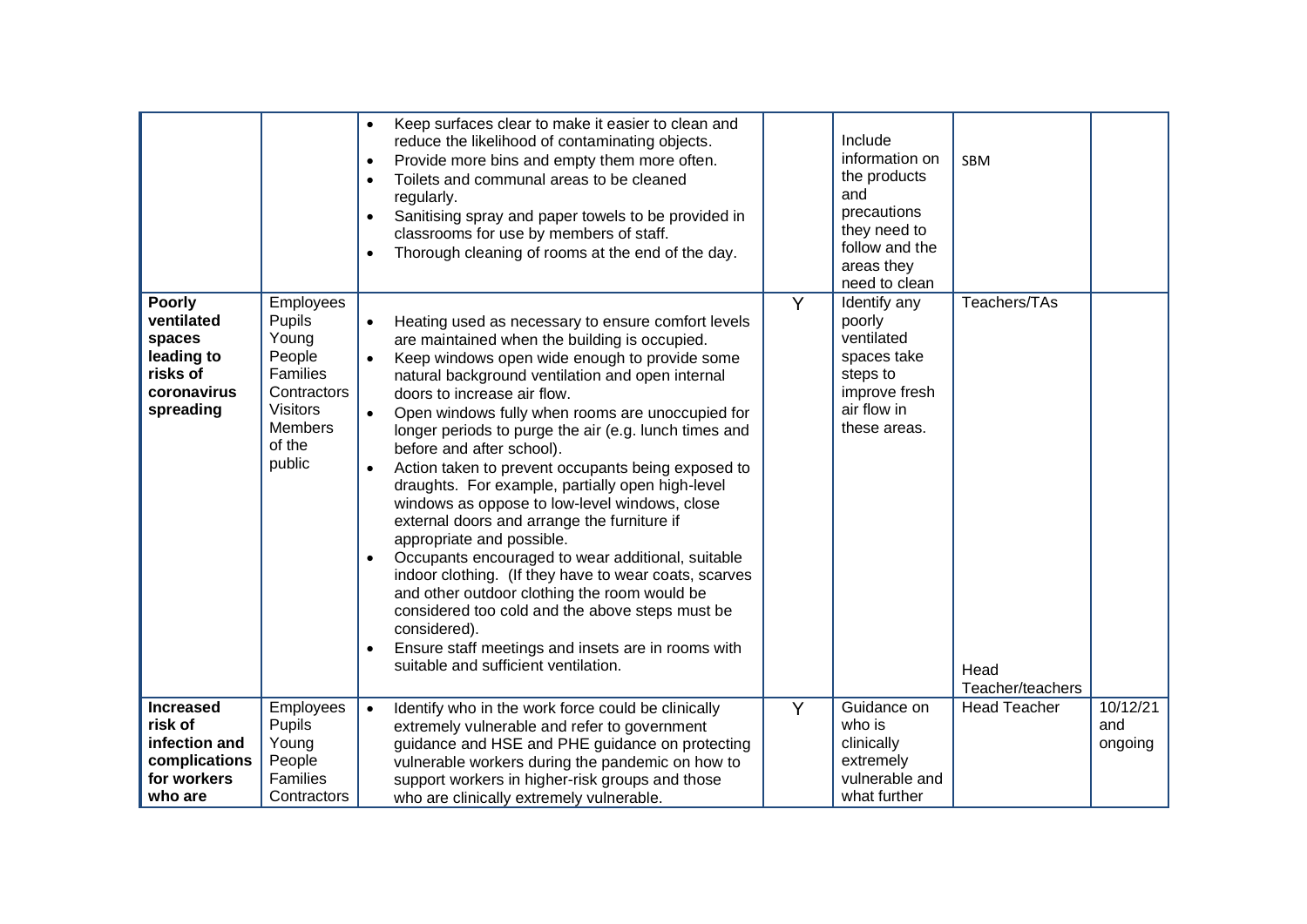| clinically<br>extremely<br>vulnerable<br>and workers<br>in higher-risk<br>groups | <b>Visitors</b><br><b>Members</b><br>of the<br>public                                                                      | $\bullet$<br>$\bullet$                                        | Carry out a risk assessment of pregnant workers to<br>identify the risk and measures to be taken.<br>Some pregnant workers will be at greater risk of<br>severe illness from coronavirus and they should<br>stay at home as much as possible and work from<br>home if they can.                                                                                                                                                                                                                                                                                                                                                                                    |   | support may<br>be available<br>from Public<br>Health<br>England.<br>Keep under<br>review<br>completed<br>individual risk<br>assessments<br>for pregnant<br>workers. |                                                  |                            |
|----------------------------------------------------------------------------------|----------------------------------------------------------------------------------------------------------------------------|---------------------------------------------------------------|--------------------------------------------------------------------------------------------------------------------------------------------------------------------------------------------------------------------------------------------------------------------------------------------------------------------------------------------------------------------------------------------------------------------------------------------------------------------------------------------------------------------------------------------------------------------------------------------------------------------------------------------------------------------|---|---------------------------------------------------------------------------------------------------------------------------------------------------------------------|--------------------------------------------------|----------------------------|
| <b>Airborne</b><br>spread of<br><b>COVID</b>                                     | Employees<br>Pupils<br>Young<br>People<br>Families<br>Contractors<br><b>Visitors</b><br><b>Members</b><br>of the<br>public | $\bullet$<br>$\bullet$<br>$\bullet$                           | All staff to wear facemasks in enclosed and<br>crowded spaces and corridors.<br>Adults in playground encouraged to wear masks.<br>Visitors into school to wear masks.                                                                                                                                                                                                                                                                                                                                                                                                                                                                                              | Y |                                                                                                                                                                     |                                                  | 10/12/21<br>and<br>ongoing |
| <b>Returning to</b><br>work after<br><b>October HT</b>                           | Employees<br>Pupils<br>Young<br>People<br>Families<br>Contractors<br><b>Visitors</b><br><b>Members</b><br>of the<br>public | $\bullet$<br>$\bullet$<br>$\bullet$<br>$\bullet$<br>$\bullet$ | Buildings and health and safety compliance checks<br>continue to be undertaken (e.g. fire alarm,<br>emergency lighting, water hygiene, lifts, etc.).<br>Provide information and instruction for returning<br>workers to ensure clarity on arrangements for<br>cleaning and hygiene and ventilation.<br>Communicate updates with supply staff and other<br>temporary or peripatetic staff and volunteers to<br>follow the school's arrangements for managing and<br>minimising risk.<br>Staff to undertake twice weekly home tests<br>whenever they are on site.<br>Review/update of policies to reflect changes brought<br>about by updated COVID-19 requirements. | Y |                                                                                                                                                                     | <b>SBM</b><br>Office (CB)<br><b>Head Teacher</b> | 10/12/21<br>and<br>ongoing |